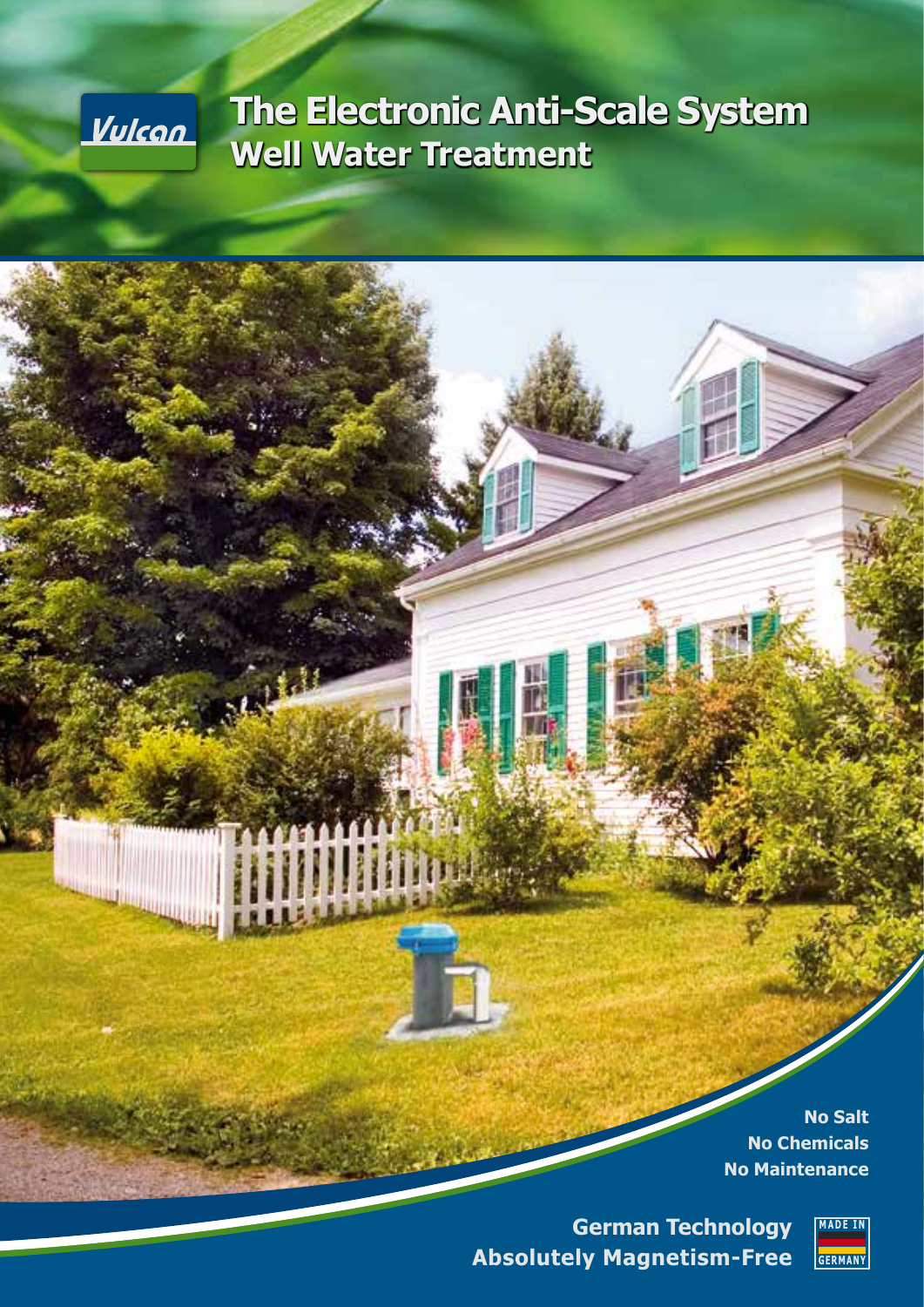

# **Well water and problems with scale**

Hard water is a common problem associated with wells. This can often lead to serious scale and rust issues. Typical problems include blocked pipes and equipment, increased heating costs, loss of water pressure and costly repairs and maintenance.





### **What to expect with Vulcan?**

- ► Reduction of scale deposits throughout the entire system
- ► Faster cleaning of kitchens and bathrooms
- ► Considerable savings on cleaning agents
- $\blacktriangleright$  Important minerals remain in the drinking water
- ► Filters, shower heads and basins stay clean
- ► Less time and effort on maintenance for your home and household appliances





#### Home well water system

#### **The hassle-free scale solution**

Vulcan reduces existing scale in pumps, equipment and the piping system. Gradually and slowly, these deposits will be cleaned away.

#### **Rust and corrosion protection**

The Vulcan - Impulse - Technology generates a protective carbonate shield around any metal pipe. This acts as a barrier against rust and pitting corrosion.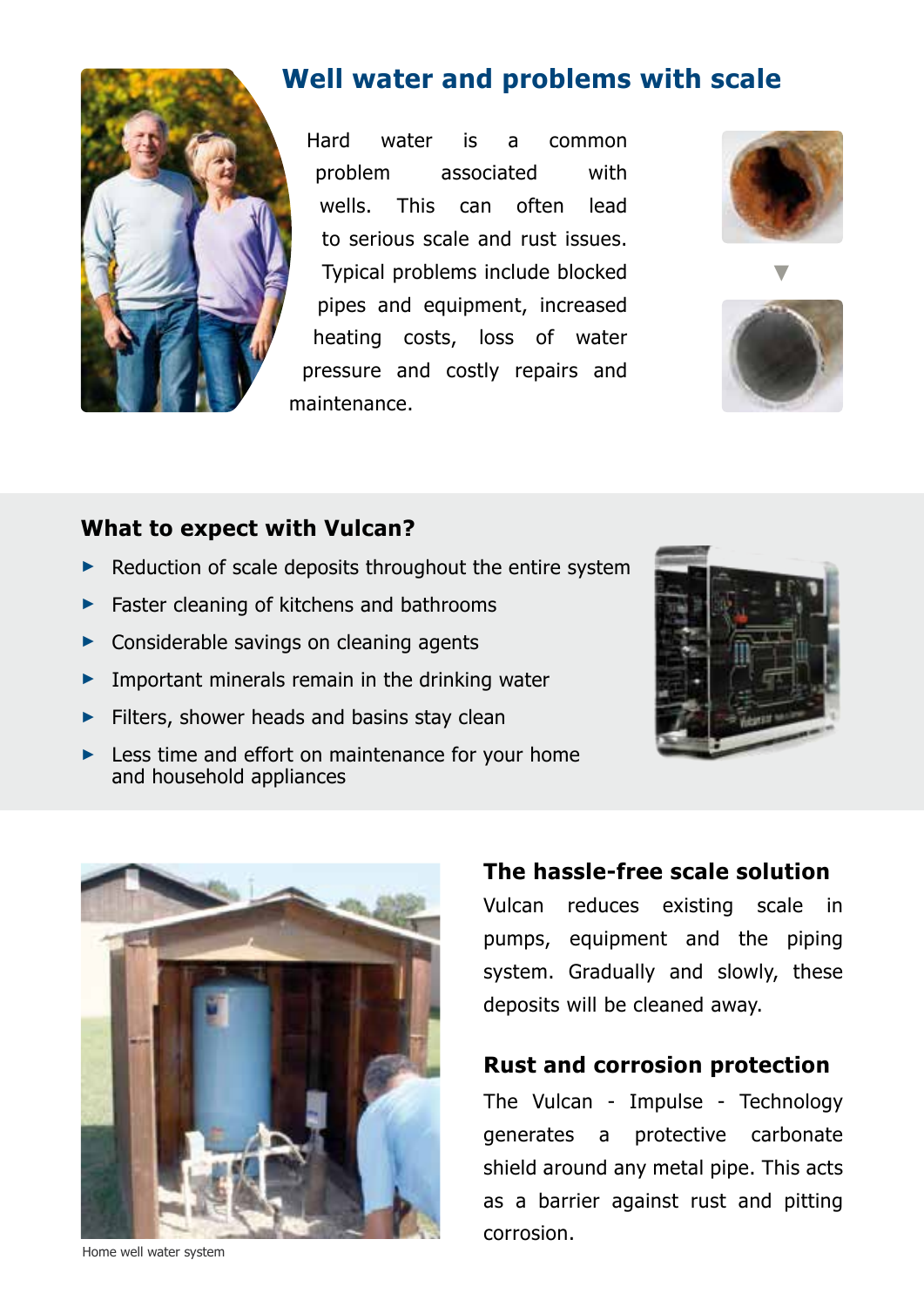

#### **Easy installation - fit and forget**

Vulcan is easily installed within a few minutes – no pipe cutting or tools needed. Simply place Vulcan on the main water line, after the well pump. The unit will sit perfectly on the top of the pipe. Vulcan is suitable for outdoor installation; solar power solutions available upon request.

### **Eco-friendly water treatment**

Vulcan treats water with special electronic impulses that affect the adhesive properties of scale. This is 100% eco-friendly and works without any chemicals or salt. Scale is simply washed away with the water as a fine powder.